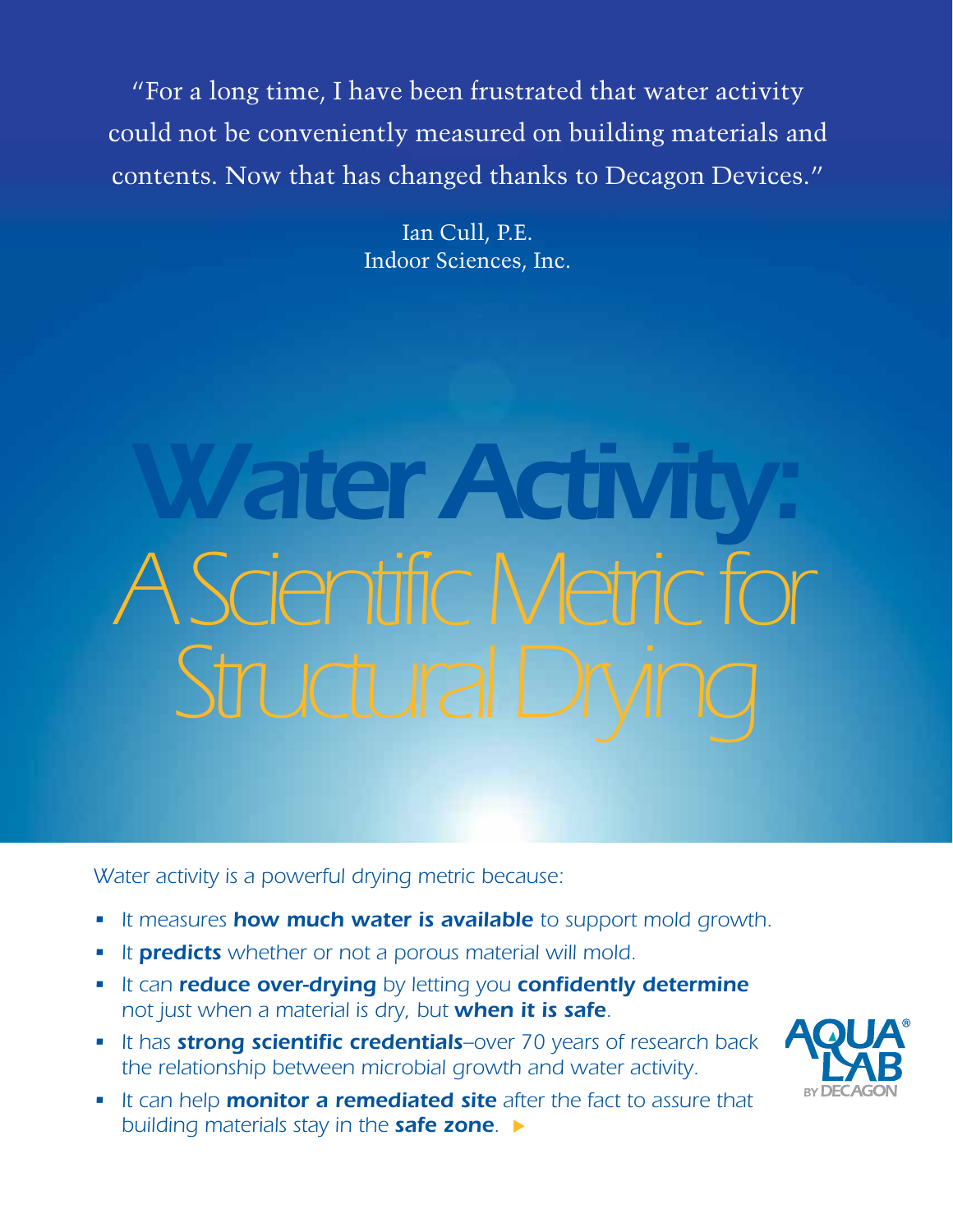# *Water Activity and Growth of Microorganisms\**



| Range of $a_w$ | <b>Microorganisms</b><br><b>Generally Inhibited by</b><br>Lowest $a_w$ in This Range                                                            |
|----------------|-------------------------------------------------------------------------------------------------------------------------------------------------|
| 1.00-0.95      | Pseudomonas, Escherichia,<br>Proteus, Shigella, Klebsiella, Bacillus,<br>Clostridium perfringens, some yeasts                                   |
| $0.95 - 0.91$  | Salmonella, Stachybotrys, C. botulinum,<br>Serratia, Lactobacillus, Pediococcus,<br>some molds, yeasts (Rhodotorula, Pichia)                    |
| $0.91 - 0.87$  | Chaetomium, Trichodermo                                                                                                                         |
| $0.87 - 0.80$  | Most molds (mycotoxigenic<br>penicillia), Staphyloccocus aureus,<br>most Saccharomyces (bailii) spp.,<br>Debaryomyces, Cladosporium, Alternaria |
| $0.80 - 0.75$  | Most halophilic bacteria,<br>mycotoxigenic aspergilli, Penicillium                                                                              |
| 0.75–0.65      | Xerophilic molds (Aspergillus chevalieri,<br>A. candidus, Wallemia sebi),<br>Saccharomyces bisporus                                             |
| 0.65–0.60      | Osmophilic yeasts (Saccharomyces<br>rouxii), few molds (Aspergillus<br>echinulatus, Monascus bisporus)                                          |
| 0.60–0.00      | No microbial proliferation                                                                                                                      |

*\* Adapted from L.R. Beuchat, Cereal Foods World, 26:345 (1981).*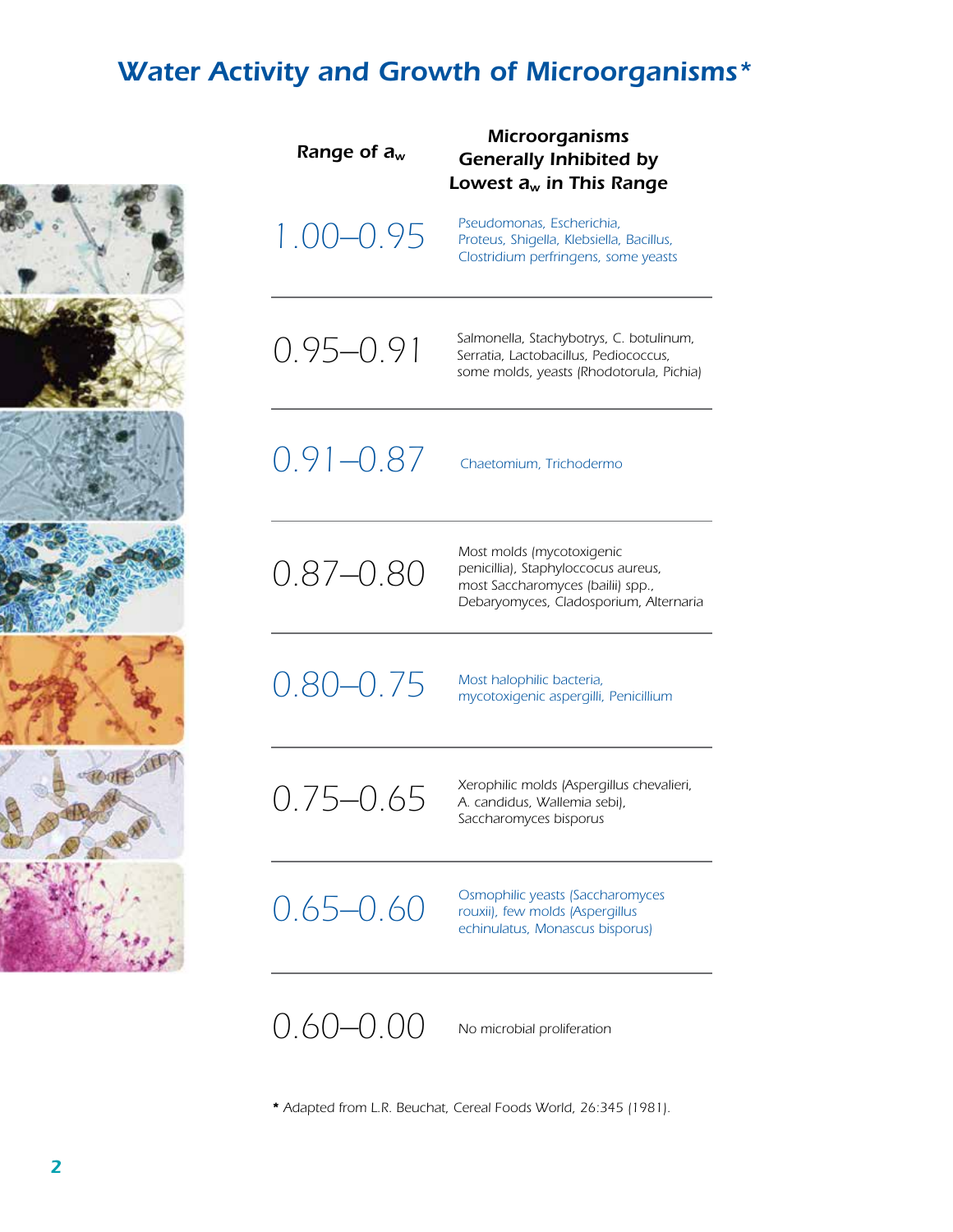# *What Does Dry Mean?*

Damp Building Materials: The Molecular Story. After flood waters recede, carpet, drywall, wood floors, cabinets, cushions, and other building materials will still be wet. Water remains bound to the matrix of these materials by hydrogen bonds, capillary forces, and van der Waals - London forces. It can only be removed by expending energy--extraction, heating, blowing air.

But there's no way to get all the water out. Natural, un-flooded materials still contain water. So how much drying is too much?

#### *Knowing When it's Dry Enough*

Moisture content can't answer this question. Different types of materials contain different percentages of water, and the point at which materials are "dry enough" is at best a guess.

Water activity is the scientific way to measure whether or not there is enough available water to support mold growth.

#### *Water Activity Predicts Mold and Microbial Growth in Foods*

Water activity is not a new measurement. It has been used in many branches of science for decades.

In food science, it is part of USDA and FDA regulations. Every company that makes potentially hazardous foods uses water activity to determine whether or not a product is susceptible to mold and microbial growth.

#### *The Connection Between Drywall, Carpet, and Cake*

Molecularly speaking, drywall and carpet are not so different from jerky, crackers, and cake. All of them are porous materials that contain water.

Water activity measures how much of that water is available to mold and microbes.

#### *Understanding What Water Activity Is*

You can use a thought experiment to understand what water activity measures. Imagine dipping a sponge- -a porous material--into a glass of water. The water in the glass will move into the sponge.

It's the same amount of water but its energy has changed.

How can you tell? Because you would have to perform work--squeeze the sponge--to get the water out.

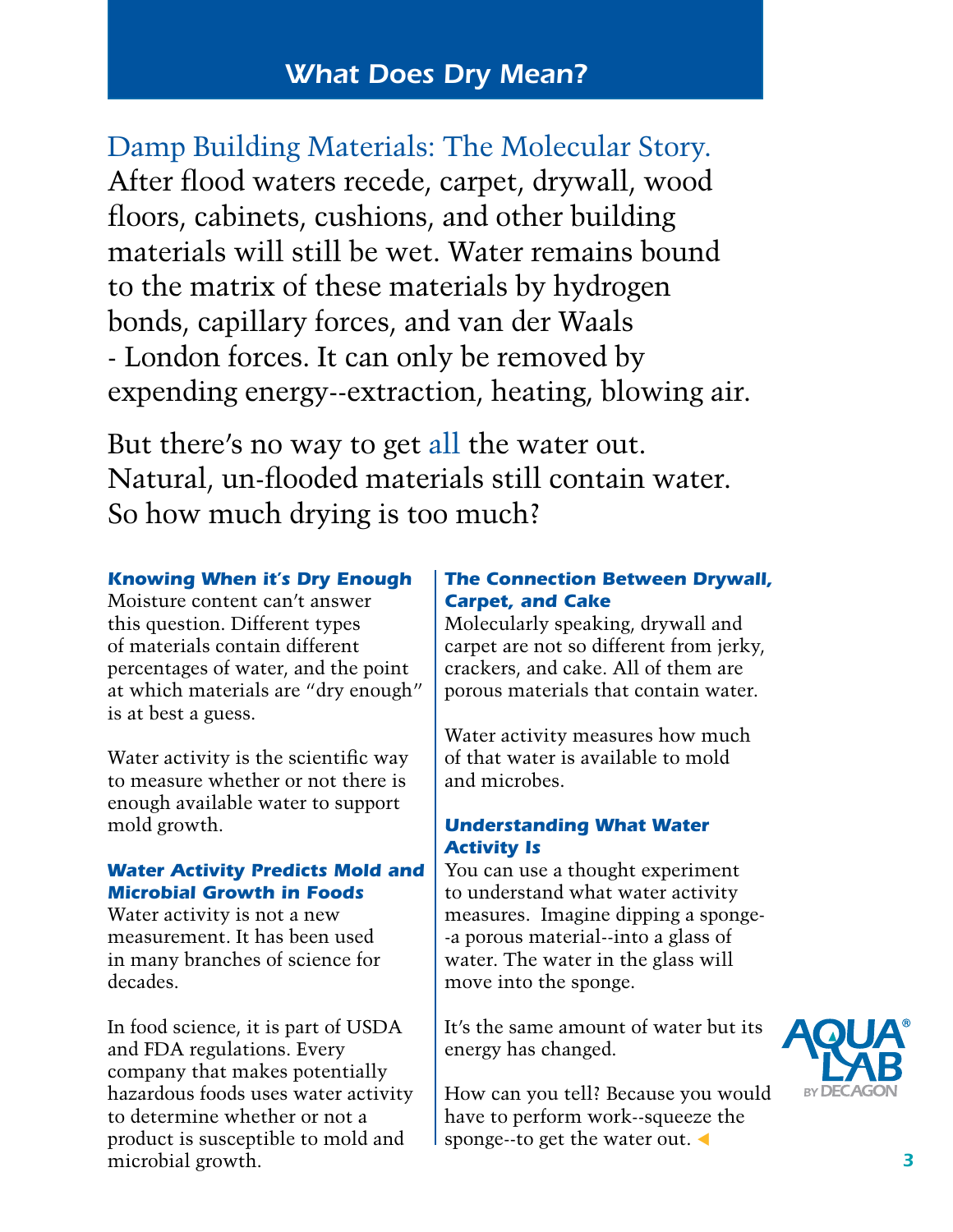## *Water Activity: Measuring Energy*

#### *The Energy State of Water*

The water in the glass has higher energy. It's available. The water in the sponge has lower energy, and is less available. Both the sponge and the glass have the same water *content*, but the water in the sponge is measurably different.

This difference is a difference in the energy state of the water. Water activity expresses this difference as a number between 0 and 1.0, with 1.0 being defined as pure, free water.

#### *Where Microorganisms Come In*

William James Scott studied food spoilage during World War II, and later focused his research on the relationship between water and microorganisms.

In 1953, he showed that microbial growth in food is governed not by water content, as most people thought, but by water activity. Four years later, he established the concept of a minimum water activity necessary for microbial growth.

#### *Water Activity Growth Limits*

In other words, he showed that each microbe and mold spore has a water activity growth limit--a water activity below which it will not grow.

Scott's work was done on food, but has proved relevant to every porous material. It applies equally to products from fresh tree nuts to tree bark, from hand lotion to carpet and insulation.

#### *Different Organisms Have Different Limits*

Different organisms cope with osmotic stress in different ways. That's why there are different growth limits for each organism.

If you measure the water activity of any building material, you will know which bacteria, molds, and fungi can grow on it. By reducing water activity, below a certain level, you can preclude the growth of anything at all.

#### *A Safe Zone for Building Materials*

In fact, there is a "safe zone" which applies to all building materials. If the material's water activity stays in the safe zone, mold will not grow on it.

The chart on page 2 shows the water activity limits for many common microorganisms. These wellestablished microbial growth limits have been incorporated into FDA and other regulations and apply to all porous materials.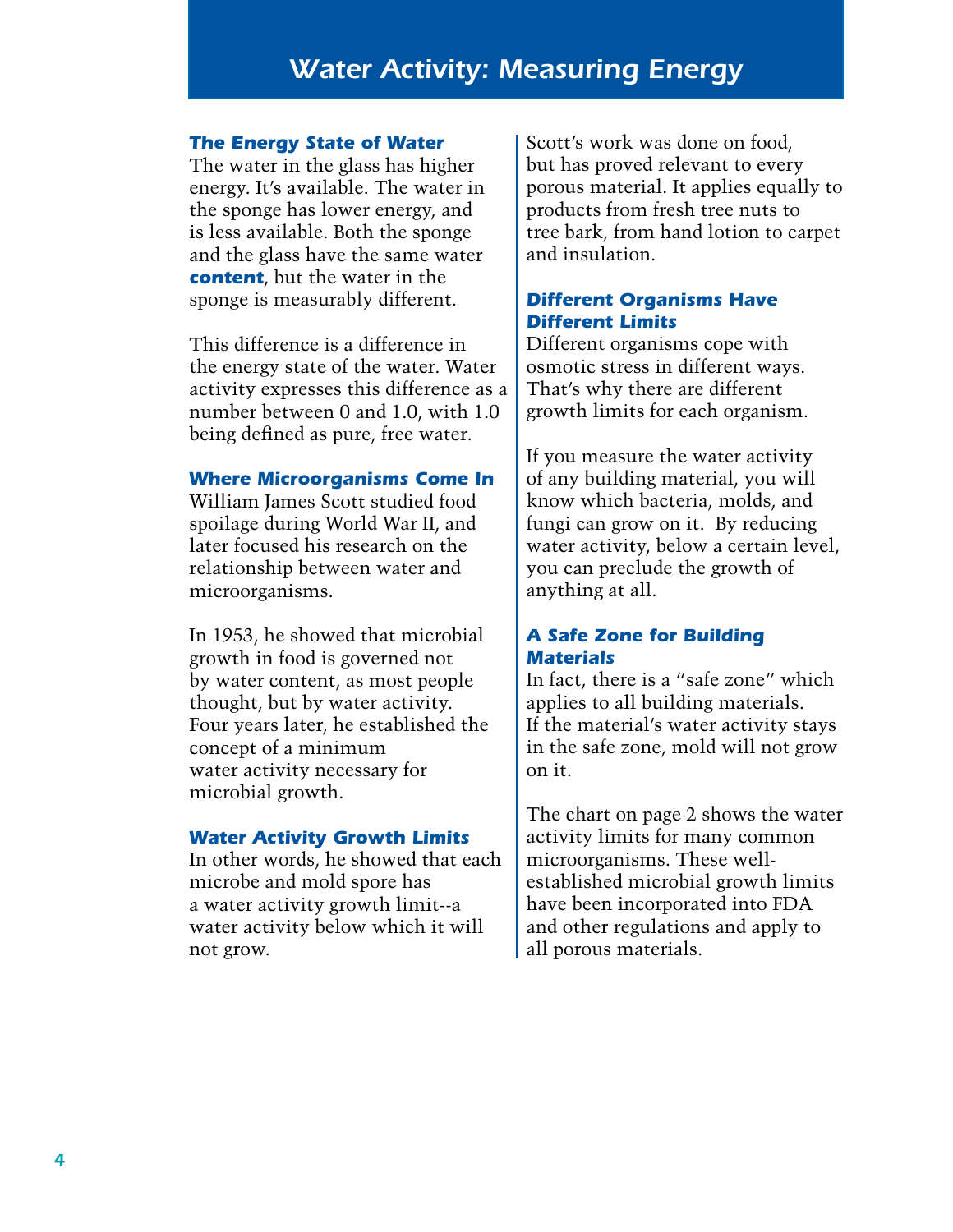#### *Why Water Activity Predicts Microbial Growth*

Like all organisms, microorganisms rely on water for growth. They take up water by moving it across the cell membrane. This water movement mechanism depends on a water activity gradient--on water moving from a high water activity environment outside the cell to a lower water activity environment within the cell.



When water activity outside the cell becomes low enough, it causes osmotic stress: the cell can't take up water and becomes dormant. The microorganisms are not eliminated, they just become unable to grow enough to multiply.



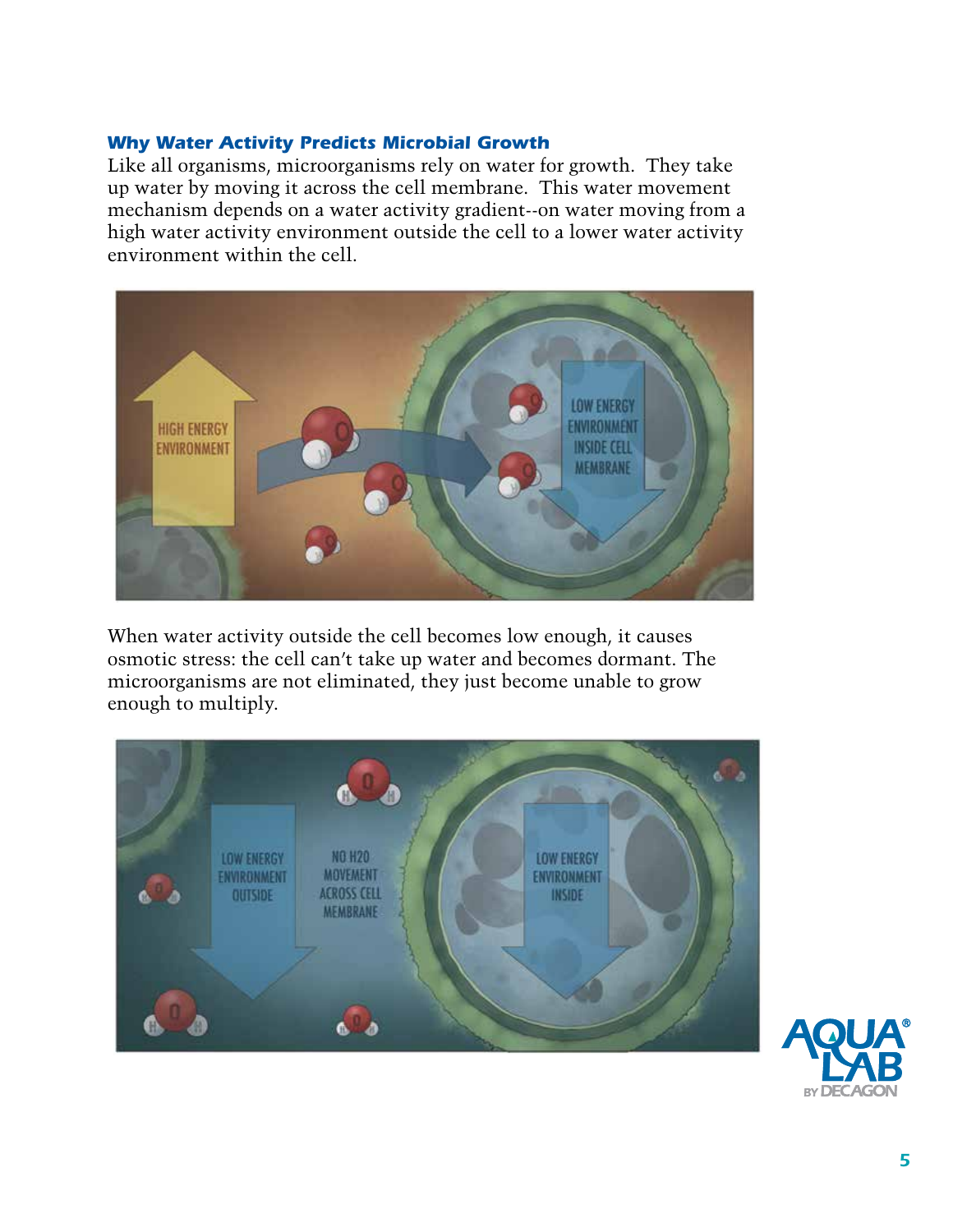Remember the sponge and the glass? One<br>way of measuring the change in energy fi<br>"free" water to "sponge bound" water is<br>comparing their vapor pressures way of measuring the change in energy from "free" water to "sponge bound" water is by comparing their vapor pressures.

Most people are already familiar with this concept: when a weather channel reports the humidity, they're reporting *relative humidity*, or the partial vapor pressure of the air, divided by the saturation vapor pressure at the same temperature. In the weather report, this number is usually multiplied by 100 and expressed as a percent.

In porous materials, the ratio of *p* (the partial vapor pressure of the sample) to  $p_0$  (the saturation vapor pressure) is called water activity.

*What determines water activity?* In a flooded building, water is adsorbed into building materials like carpet and drywall. This lowers its energy state. It is bound by hydrogen bonds, capillary forces, and van der Waals-London forces, so it has less energy than free water. These are called "matrix effects."

Water can also be diluted with solutes. Since work is required to restore the water to its pure, free state, this also reduces water activity. These are called "osmotic effects."

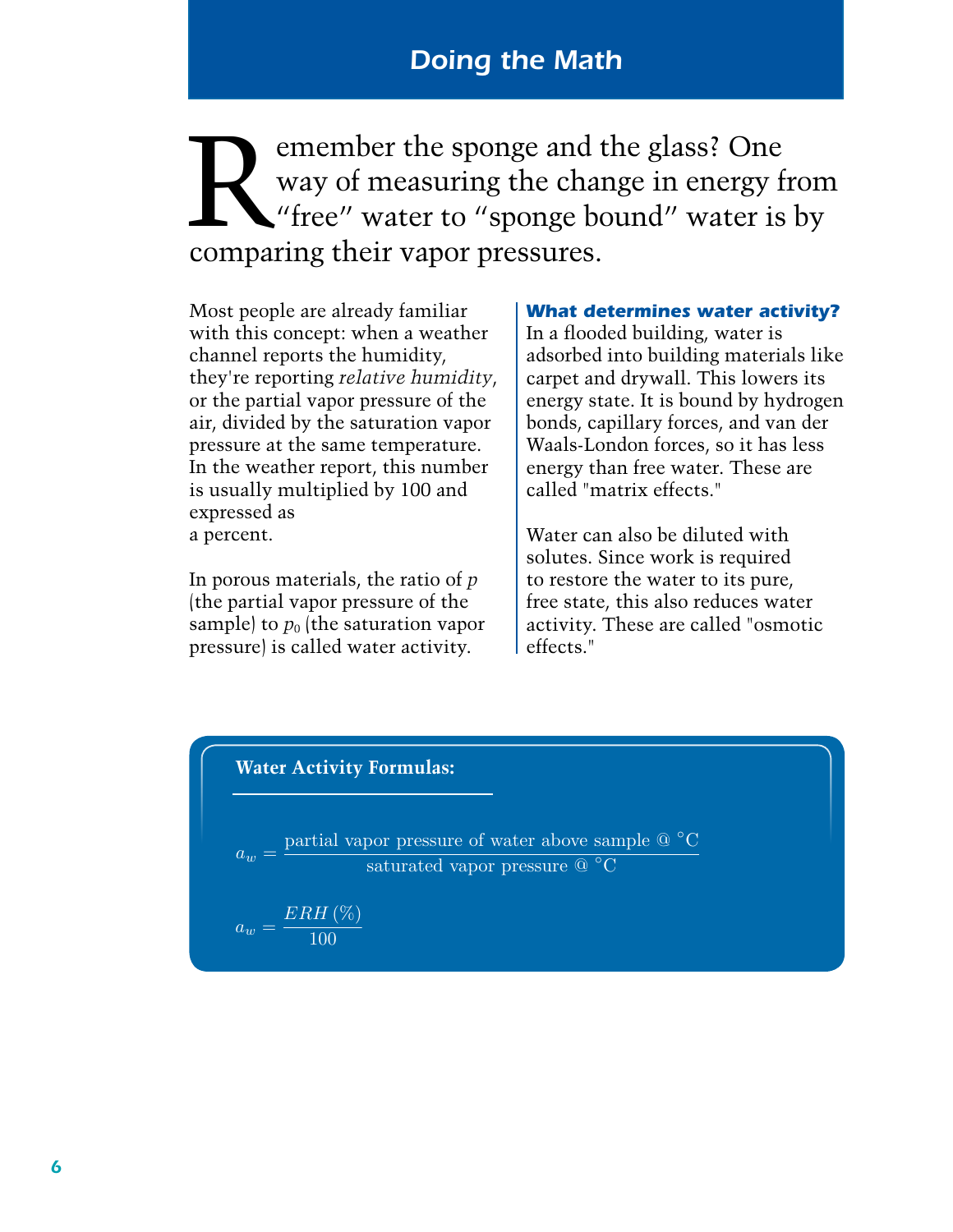#### *How to Measure Water Activity*

If you can enclose a sample in a sealed container and allow the air above the sample to come to equilibrium with the sample, the relative humidity of the air in the head space will equal the water activity of the sample.

If you measure the relative humidity of the head space, you will know the water activity of the sample.

Early water activity meters actually used human or horse hair to measure water activity. Hair shrinks and expands as humidity changes, and these instruments used changes in the length of the hair to measure humidity.

More recently, electrical capacitance or resistance sensors have been

sealed into the head space of the sample to measure humidity. You can measure the water activity of a sample in a benchtop meter, but for many building applications, the sample needs to remain in place as it dries.

In this case, the best way to measure water activity is with a wall-mounted sensor. The sensor is sealed against the substrate. After the substrate and the air in the sample chamber's headspace have come to equilibrium, the sensor measures the vapor pressure in the headspace.

The vapor pressure of the air above the material divided by the vapor pressure of pure water will be the water activity of the material.  $\blacktriangleleft$ 



Water activity sensors measure the relative humidity of the headspace when the system is at equilibrium. A close synonym for water activity is equilibrium relative humidity.

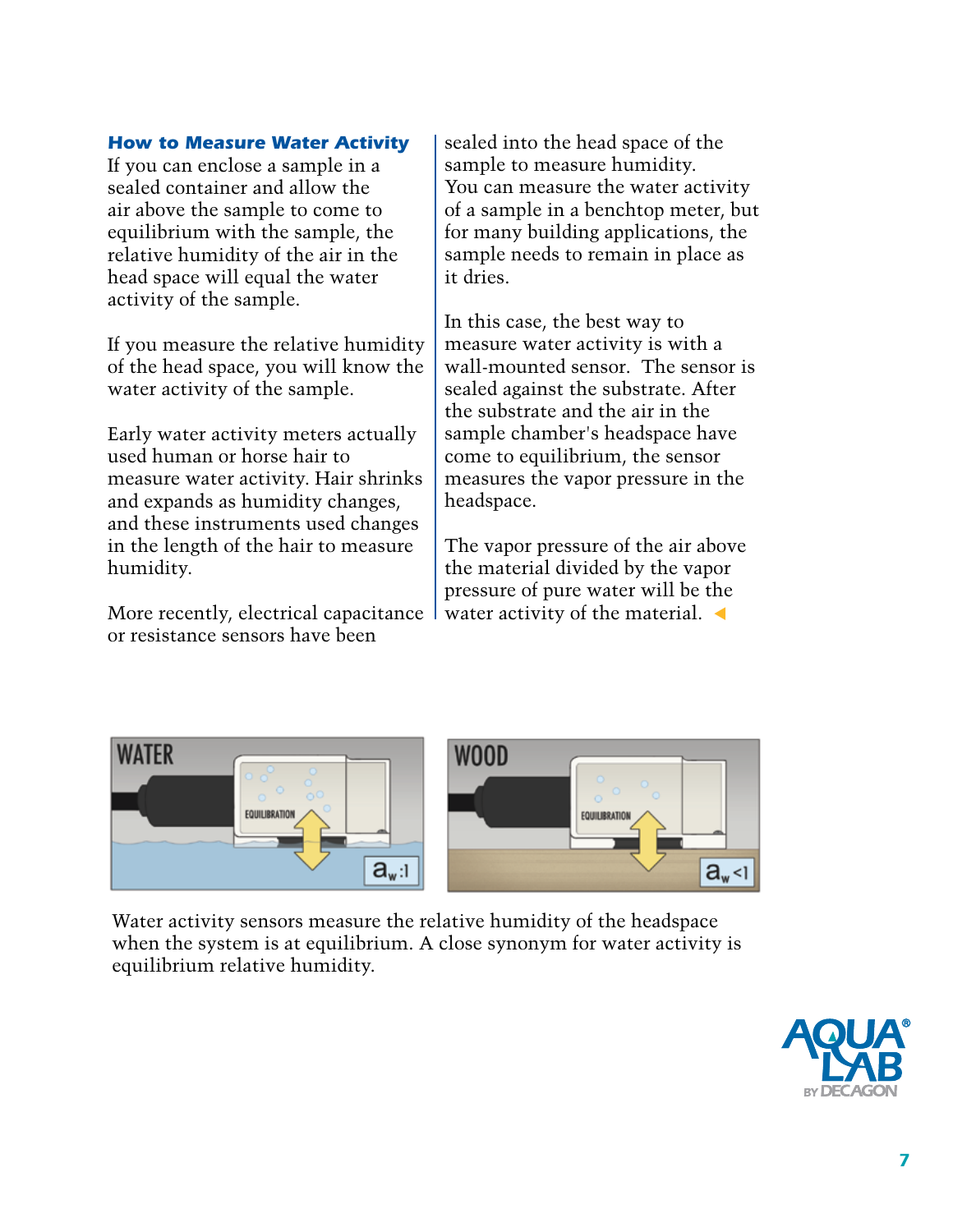# *Available Instrumentation for Measuring Water Activity*



#### **Benchtop Water Activity Meters-**

Decagon Devices has provided AquaLab Water Activity Meters for 30 years. These are benchtop laboratory instruments that are used in laboratories and food companies all over the world. Although Decagon's AquaLab is the most accurate instrument for measuring water activity, it is difficult to get a measurement that is relevant to the indoor environment.



The VP-3 Sensor used in conjunction with the Cellular Data Logger is currently the best way to measure water activity in buildings. Five sensors can be connected to the logger and the data can be accessed by multiple researchers remotely.



#### t *AquaLab ProCheck Hand-held Reader and VP-3 Sensor-*

The VP-3 Sensor used with the ProCheck is a great way to measure the water activity of building materials. The sensors can be installed and then monitored by the hand-held ProCheck.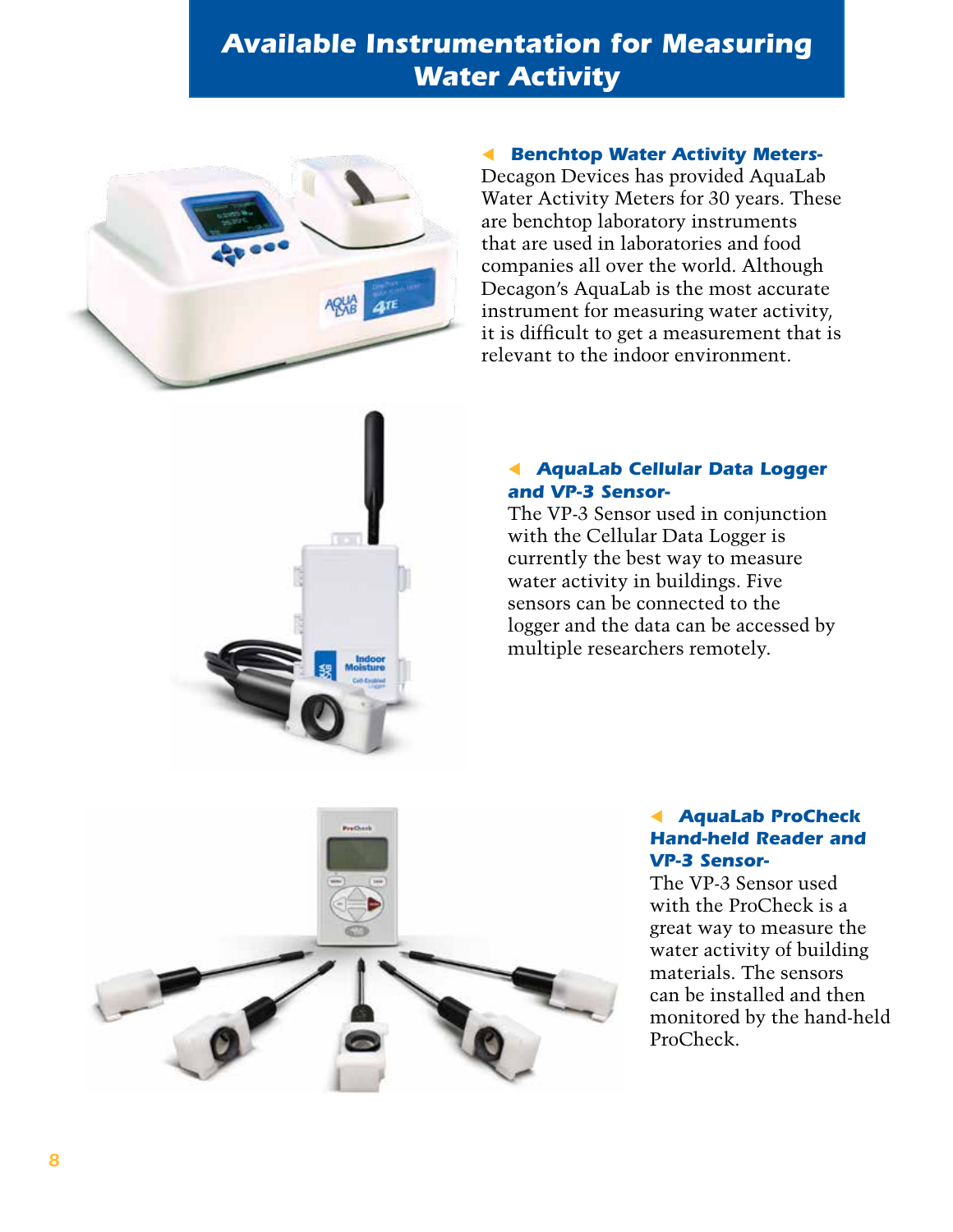# *Applications: Water Activity and a Shoe Warehouse*

I an Cull of Indoor Sciences, Inc. had a client with a shoe warehouse and a mold problem. In order to prevent the shoes from molding the relative humidity of the warehouse was being controlled. The client was spending several thousand dollars a day to keep generators running to keep the space air conditioned.

*Cull realized that* the relative humidity of the space was being controlled well below the water activity safe zone to prevent mold. Cull installed several water activity sensors in the facility and attached them to shoes. Cull monitored the water activity of the shoes while recommending a decrease in the use of the temporary air conditioning.

By monitoring the water activity of the shoes over time with data loggers, the client could lower energy costs to air condition the building by staying just below a water activity of 0.700. Using this target water activity, Cull's client is able to lower air conditioning costs while at the same time ensuring that materials in the warehouse will not mold  $\triangleleft$ 

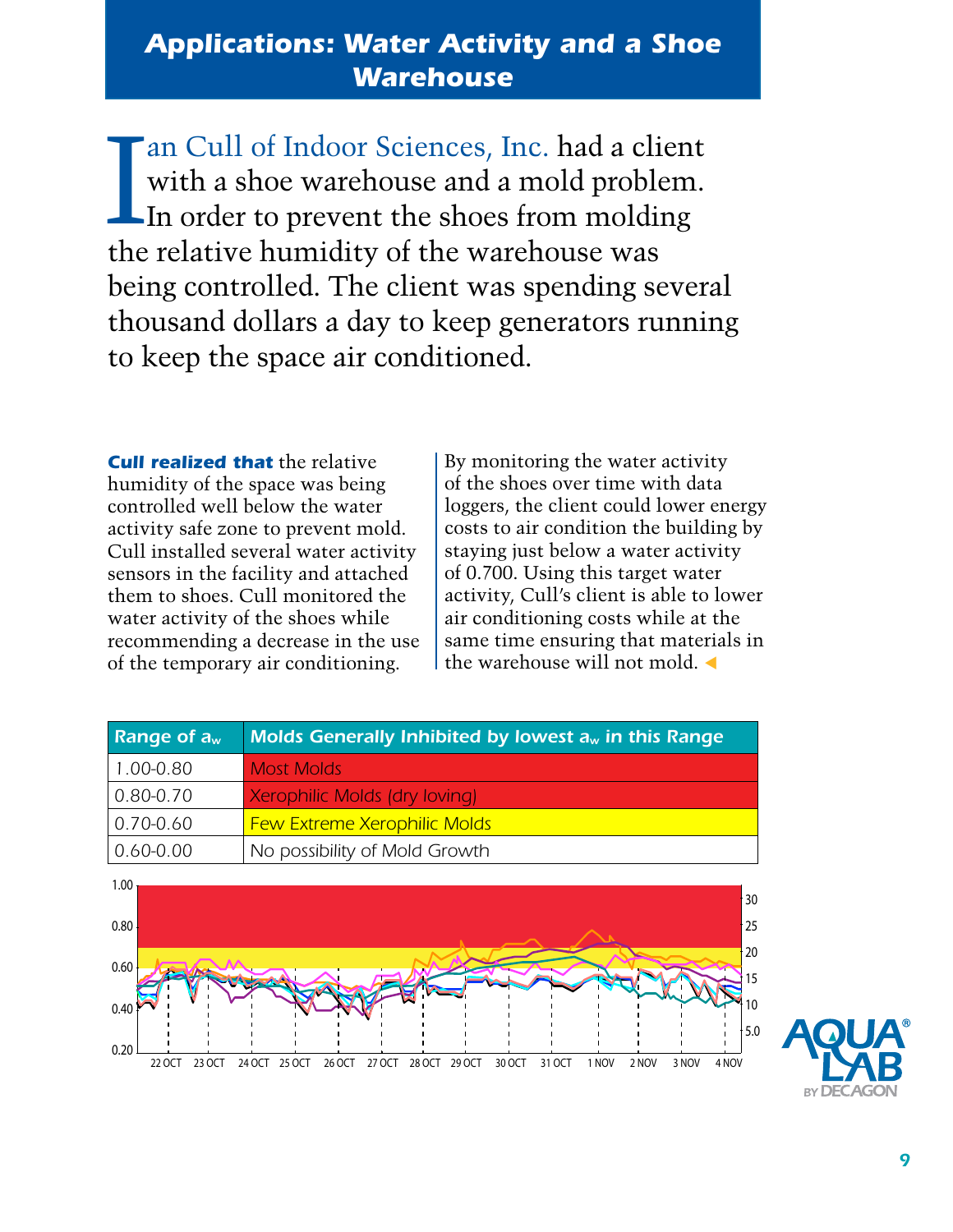# *Moisture Content, Relative Humidity and Water Activity*

Moisture Content is relative. Moisture<br>
content is simply a quantitative<br>
measurement of the amount of water content is simply a quantitative measurement of the amount of water contained in a material. Many people use moisture content. But even though every moisture meter has some kind of calibration mechanism, scientifically speaking, moisture content is a relative measurement. For this reason "dry" and "damp" are relative terms.

#### *There's no independently*

verifiable zero to the moisture content scale, so there's no independent standard to calibrate moisture content meters or methods to each other. The properties of every material bind water differently. An optimal moisture content to inhibit mold growth in wood is different than the optimal moisture content to inhibit mold growth in drywall.

#### *Relative Humidity*

Relative humidity is the partial vapor pressure of the air in a space divided by saturation vapor pressure at the same temperature. When we talk about the relative humidity of the air, this number is usually multiplied by 100 and expressed as a percent.

A relative humidity above 70% supports mold growth, but lowering the ambient humidity in a room



*"It is essential to understand that local differences in ventilation and surface temperature can generate micro-climates with very high* aw *in a room with an otherwise low relative humidity. For this reason, a measurement of indoor RH is a very poor predictor of mold problems." (Mycotoxin Production By Indoor Molds, Kristian Fog Nielsen).*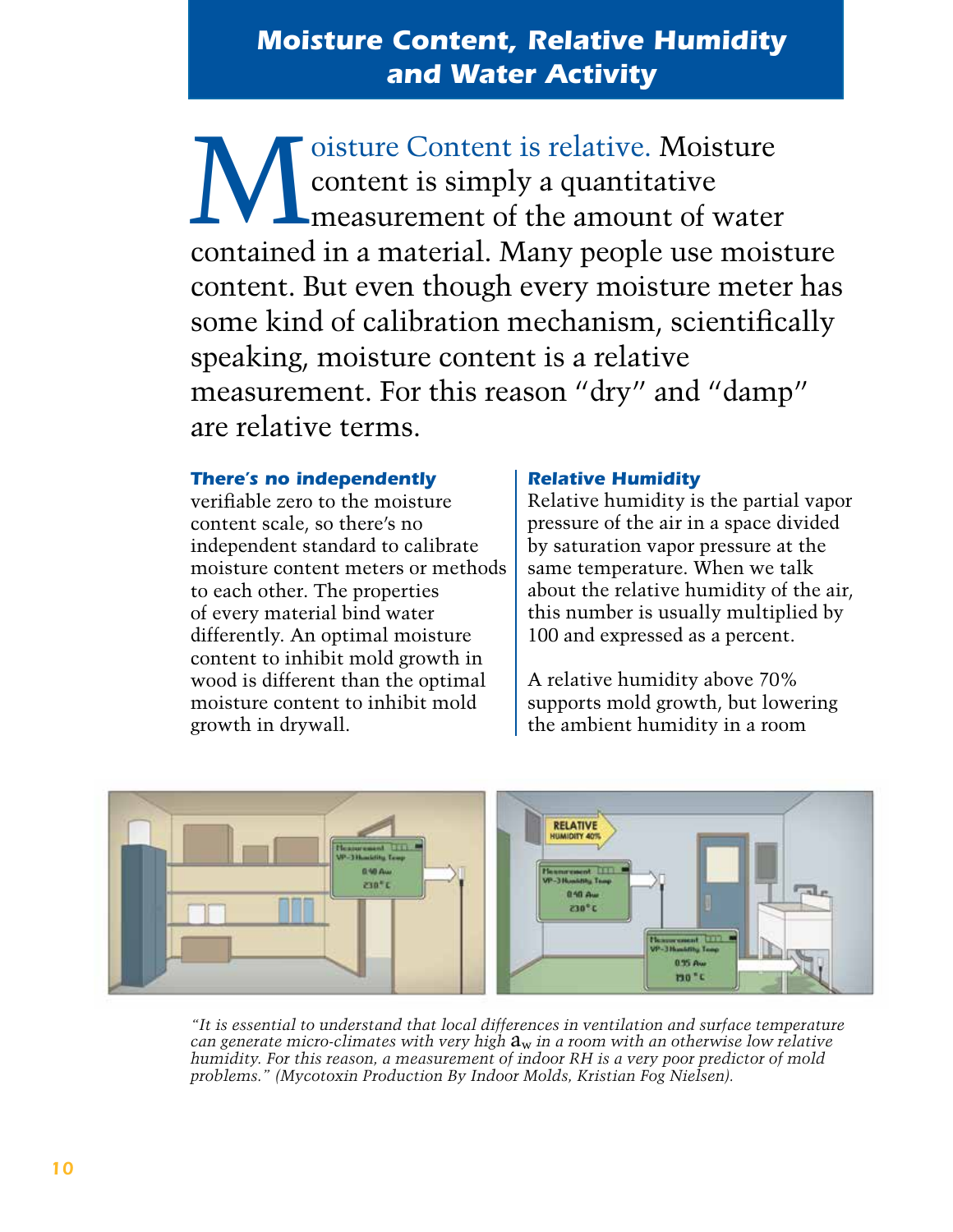is not enough, in and of itself, to inhibit mold growth. Materials inside the room may still be damp enough for mold to grow.

#### *Water Activity is Absolute*

By contrast, water activity is an absolute measurement. Saturated salt solutions have known water activity values. Any chemist can mix one up; any scientist will agree on what its water activity is. You can use these saturated salt standards to verify the accuracy of your water activity sensor. That makes water activity a universal metric.

It is defined as the vapor pressure of water in a substance divided by that of pure water at the same

temperature; therefore, pure distilled water has a water activity of exactly one.

Higher water activity substrates support more microorganisms. Bacteria usually require at least 0.91  $a_{w}$ , and fungi at least 0.60. Water migrates from areas of high  $a_w$  to areas of low  $a_w$ . For example, if honey ( $a_w \approx 0.6$ ) is exposed to humid air ( $a_w \approx 0.7$ ) the honey will absorb water from the air. Water activity is a concept of thermodynamics which states that high energy is always transferred to low energy or high  $a_w$  to low  $a_w$ . Since water activity is based on scientific standards, it's an absolute, defined, reliable, and universal way to communicate about dampness and dryness.  $\triangleleft$ 

For more information contact: Decagon Devices AquaLab Division 2365 NE Hopkins CT Pullman, WA 99163 www.aqualab.com sales@aqualab.com 509-332-5601